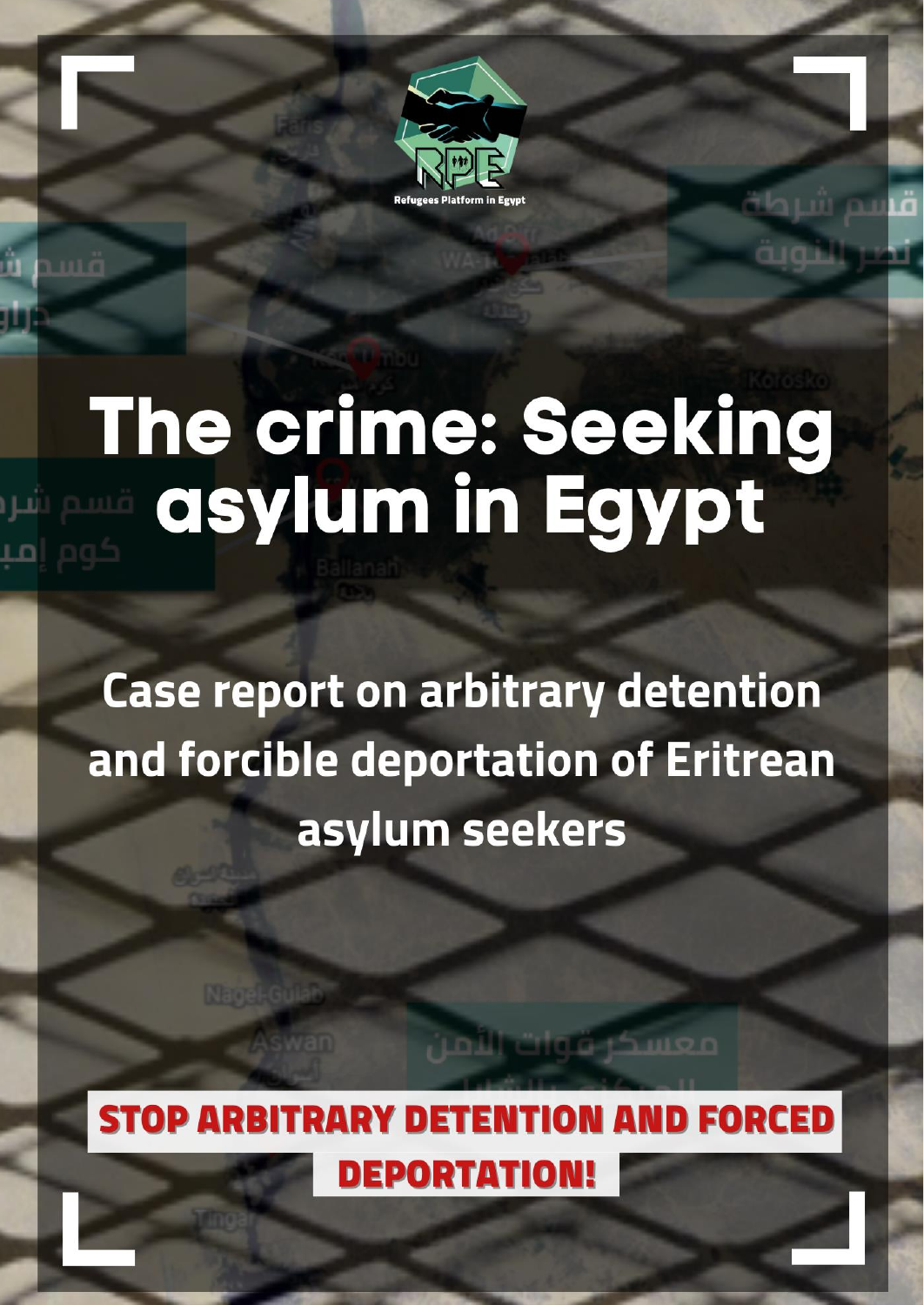The "Refugee Platform in Egypt (RPE) has received first-hand information. Community leaders and families stating that the Egyptian government has detained more than 200 Eritrean refugees and asylum seekers (men, women and children) in detention facilities by the Ministry of Interior in the governorates (Aswan and Red Sea).

This detention comes after they were arrested while entering the Egyptian territories irregularly, hoping to seek asylum after escaping the human rights violations in their country. Which are forced conscription and national service for life.

National service in Eritrea can range from administrative work to construction and advanced military training. Eritreans have absolutely no choice in the matter. In addition, the entire civil service system in Eritrea - teachers, doctors and everyone else does not receive a living wage. The prevalence of modern slavery in Eritrea was estimated at 451,000 people in [2018.](https://www.statista.com/chart/26321/countries-with-highest-estimated-prevalence-of-modern-slavery/)

According to the statistics of the High Commissioner for Refugees in Egypt at the end of November 2021 on the number of registered refugees in Egypt, there are 269,826 refugees registered with the UNHCR. Including 20,778 people from Eritrea.

#### **More than two hundred detainees in Aswan Governorate and their situations are getting worse day by day, including forty-four children and a woman who gave birth while she was being held and is still detained with her infant:**

Detainees in Aswan Governorate, whose number is estimated by community leaders at more than two hundred detainees, have been distributed in different detention centres since the beginning of their detention. Such as the Central Security Forces Camp in Shallal, Kom Ombo Police Department Police Department, Daraw Police Department, and Nasr Al Nuba Police Department. All of them were arrested after they entered the Egyptian territory to submit asylum requests.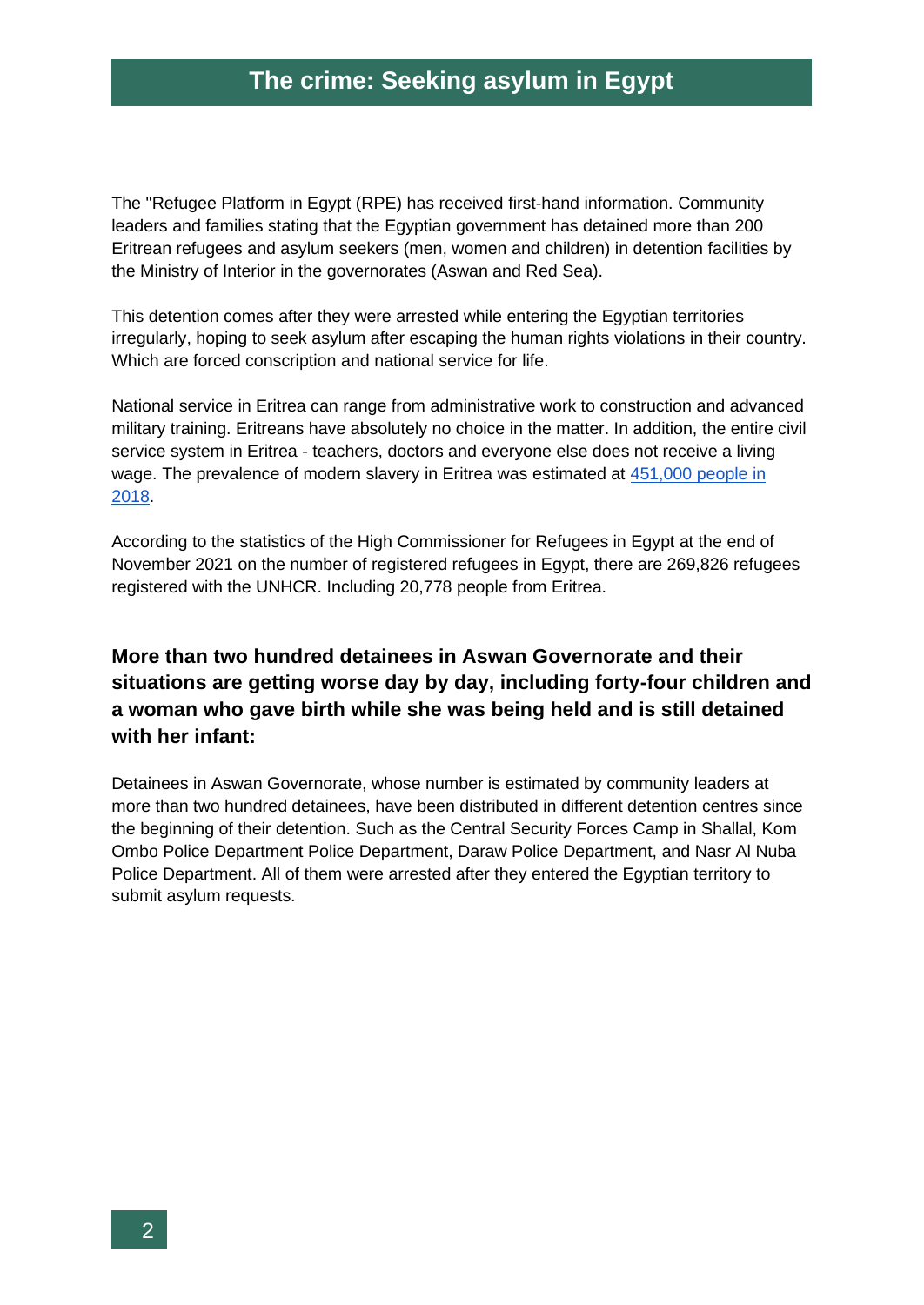

*Locations of detention centres for asylum seekers in Aswan Governorate*

The largest number of them were arrested during 2021, and some of them have been detained since 2019 and 2020.

According to what the "Refugee Platform in Egypt" documented, the detainees did not have any of the conditions or guarantees of a fair trial. As they were not informed of the charges against them, nor were they presented to independent investigation bodies. According to what the detainees and their families mentioned, they were not brought before a court, nor allowed to appoint a lawyer to represent them and provide legal defence. Also, the authorities did not appoint a lawyer to provide the right of legal representation.

The detainees requested several times to enable them to submit asylum applications to the UNHCR office in Egypt. Nevertheless, their requests were rejected by the detention facilities authorities.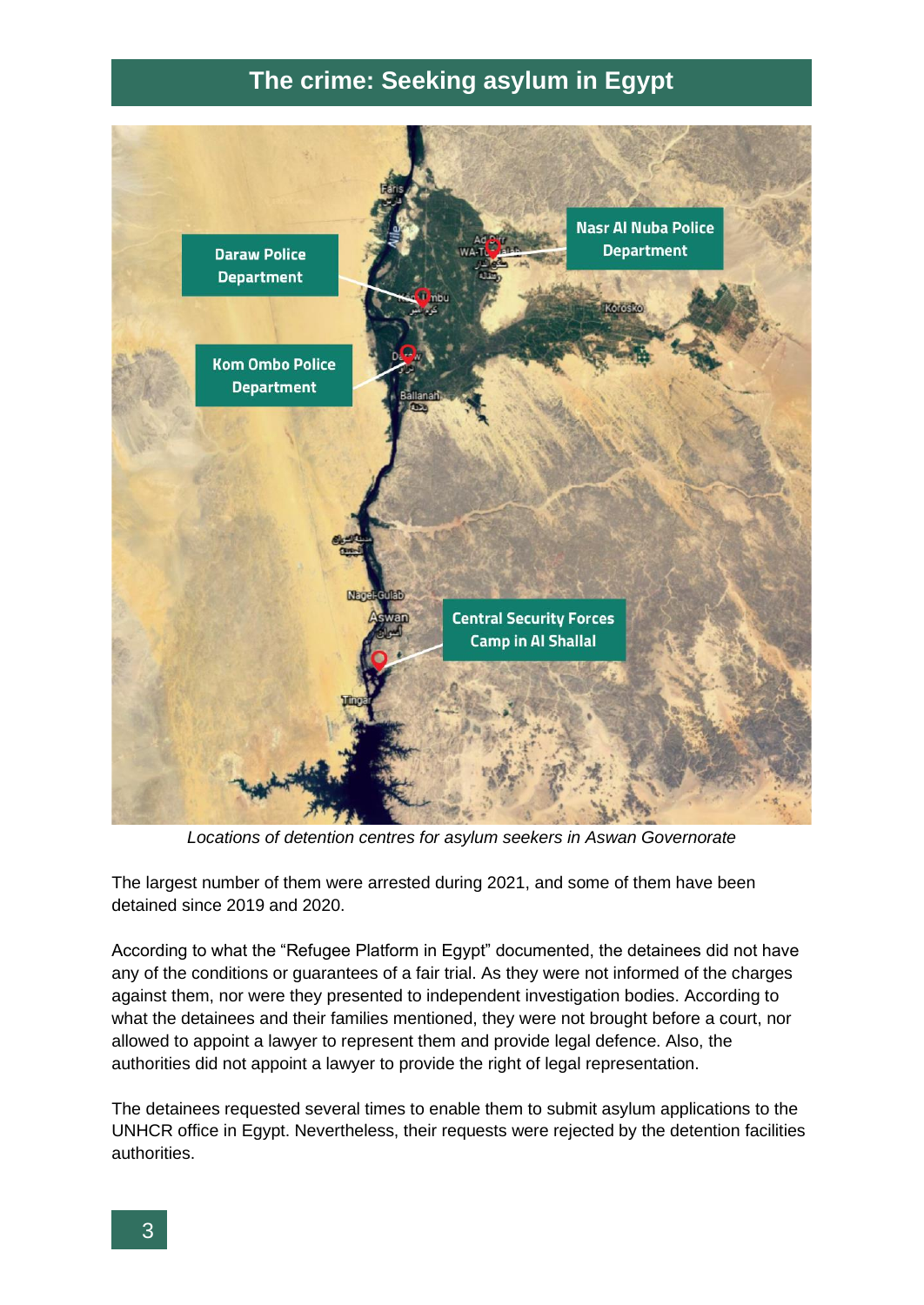The detainees live in inhumane conditions of detention where they are held in small cells in large numbers. They are not provided with adequate food, and none of the detainees has access to any kind of medical or psychological care. They are not allowed to exercise outside the cells, seeing the daylight or standing in the sun. Their families were not allowed to visit them.

Detention conditions have worsened since the fourteenth of November 2021 when Aswan Governorate was exposed to a storm and floods. Which caused the emergence of many [poisonous scorpions in Aswan Governorate](https://almawkefalmasry.com/%d8%b3%d9%8a%d9%88%d9%84-%d9%88%d8%b9%d9%82%d8%a7%d8%b1%d8%a8-%d9%81%d9%8a-%d8%a3%d8%b3%d9%88%d8%a7%d9%86-%d8%ae%d8%a7%d9%84%d8%b5-%d8%a7%d9%84%d8%b9%d8%b2%d8%a7%d8%a1-%d9%88%d8%a7%d9%84%d8%aa%d8%b6/) and caused the sting and poisoning of hundreds in the governorate. Floods caused the sinking of cells in police stations and the death of conscripts in the Central Security in Al-Shallal camp.

At this time, the cells of the Daraw Police Department sank in water. With the detainees' fear, they demanded the administration of the detention centre to take them out of the cells. Their demand was met by the department's physical assault. Which caused injuries to a number of detained migrants and one of them had a broken arm.

In the aftermath of the floods that overran Aswan Governorate, the authorities of the Security Directorate of Aswan Governorate transferred detainees from the Kom Ombo police station and the Central Security Forces camp in Shallal to the Daraw Police Department. Which led to the increase of detainees number and to overcrowd the cells there. In addition, there are still more than twenty-five detainees in Nasr El-Nuba Police Department, Aswan Governorate.

Among the detainees, 44 children and minors below 18 years old. According to what the Refugee Platform in Egypt documented, the children are being held in inhumane conditions that do not conform to the standards related to the detention of children in Egyptian law or international covenants regulating this. They are detained in places designated for adults, no medical and psychological care is provided to them. Meanwhile, the food provided to them is insufficient in quantity and not qualitatively appropriate as it does not give an appropriate healthy nutritional value to detainees, especially mothers and children.

A well-informed source about the situation of four detained children in Aswan Governorate told the refugee platform in Egypt that international organizations working in Egypt have reports and complaints from families and community leaders about the situation of detained Eritrean children. Since the beginning of their detention, UNHCR, Save the Children and UNICEF were informed "but their situation was considered very special and sensitive because they were arrested for their irregular entry."

According to the same previous source, the organizations that have been informed about the inhumane situation of the detained children have organized meetings to discuss the situation of the detainees. However, they have not intervened in any form or any kind of support so far, and the decision was in the end that the mentioned international organizations will cooperate with some "Local partners" to provide humanitarian aid to them in detention centres. After all, no action has been taken regarding enabling detainees to submit asylum requests or to address the Egyptian government to demand their release.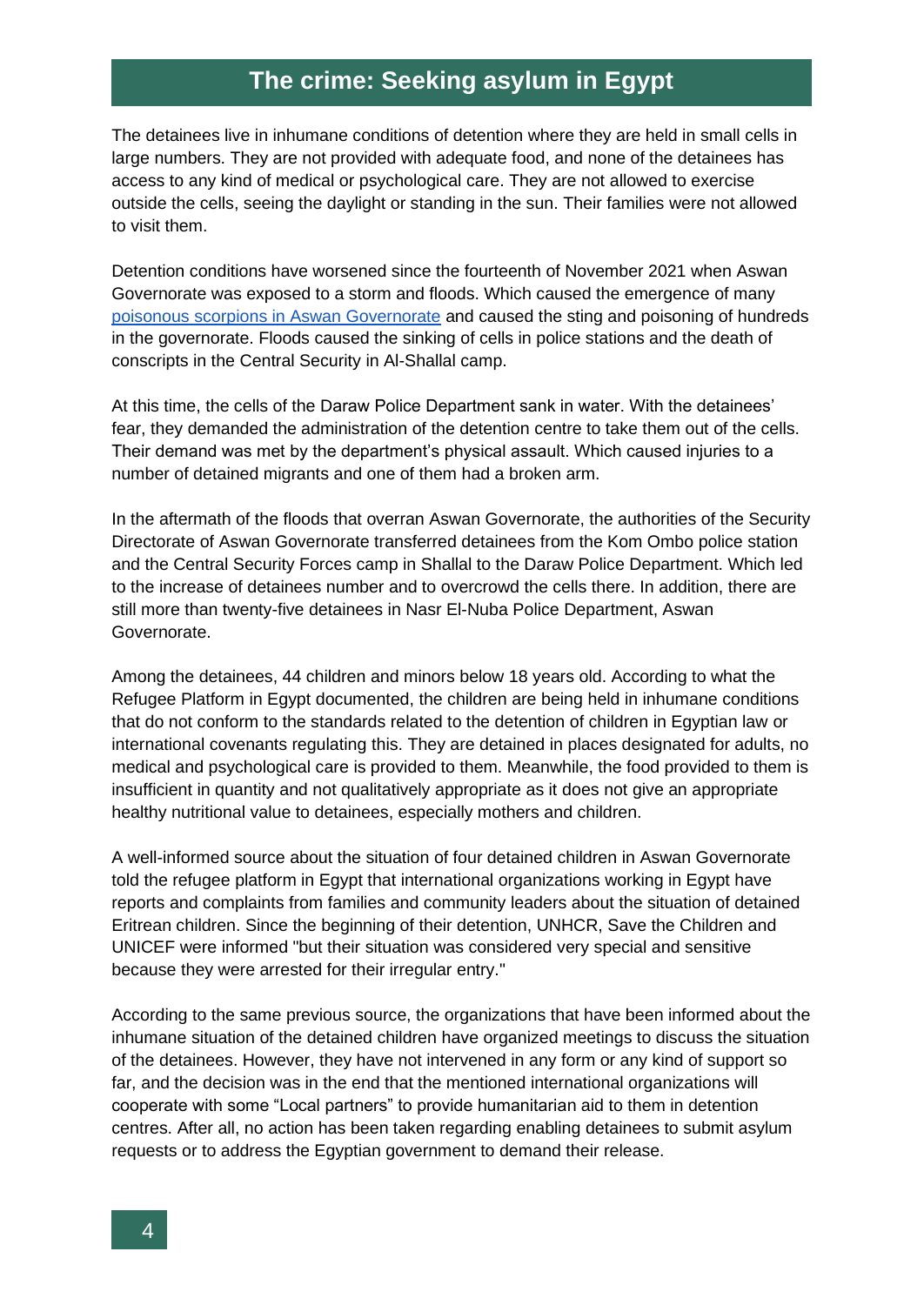One of the detainees in the Daraw Police Department of the Aswan Governorate Security Directorate is a girl who was arrested in June 2021, when she was pregnant. She gave birth after her detention. According to her family, she was taken from the detention centre to the hospital for delivery. After she gave birth, the security authorities returned her to the detention facility again without providing proper medical care for her and her new born in the first months of birth.

#### **The Ministry of Interior initiate procedures for the deportation of 49 detainees, and refuse to enable them seeking asylum:**

On December 5, 2021, the Ministry of Interior transferred 49 detainees, including more than seven minors, under the age of eighteen with their families, from the Daraw Police Department to a detention facility in 15 May city - southeast of Helwan, 35 km south of the capital, Cairo. It is a deportation department affiliated to the Ministry of Interior with the purpose of presenting them to the Eritrean embassy in Cairo. Despite the fact that the detainees expressed their complete rejection of this procedure, stressing that if they return to Eritrea they will be subjected to major violations.

However, the security authorities did not lend any attention or respond to this refusal and this warning or to their requests and the requests of their relatives to enable them to submit the asylum application. Instead, the police officials of the detention centre told them that a decision was issued to deport them from Egypt, and the procedures for their deportation will be completed in the coming weeks.

According to what RPE have monitored, the detainees have already been presented to the Eritrean embassy in Cairo and asked to sign some papers, which the detainees refused. Then the authorities returned them to their detention centre in 15 May city, under very bad detention conditions.

They are stacked and no food is provided to them. In addition, the food and necessities that detainees' families deliver to the policemen in the station are mostly stolen from the responsible police personnel before they reach the detainees.

On the morning of December 16, 2021, the authorities transferred them from Helwan and distributed them to detention centres in the governorates of Aswan and Luxor, where they arrived there on the morning of December 17, 2021.

On the morning of December 20, the security authorities transferred four other detainees from the Daraw police station, and it is expected that they will also be presented to the Eritrean embassy in Cairo in the coming days.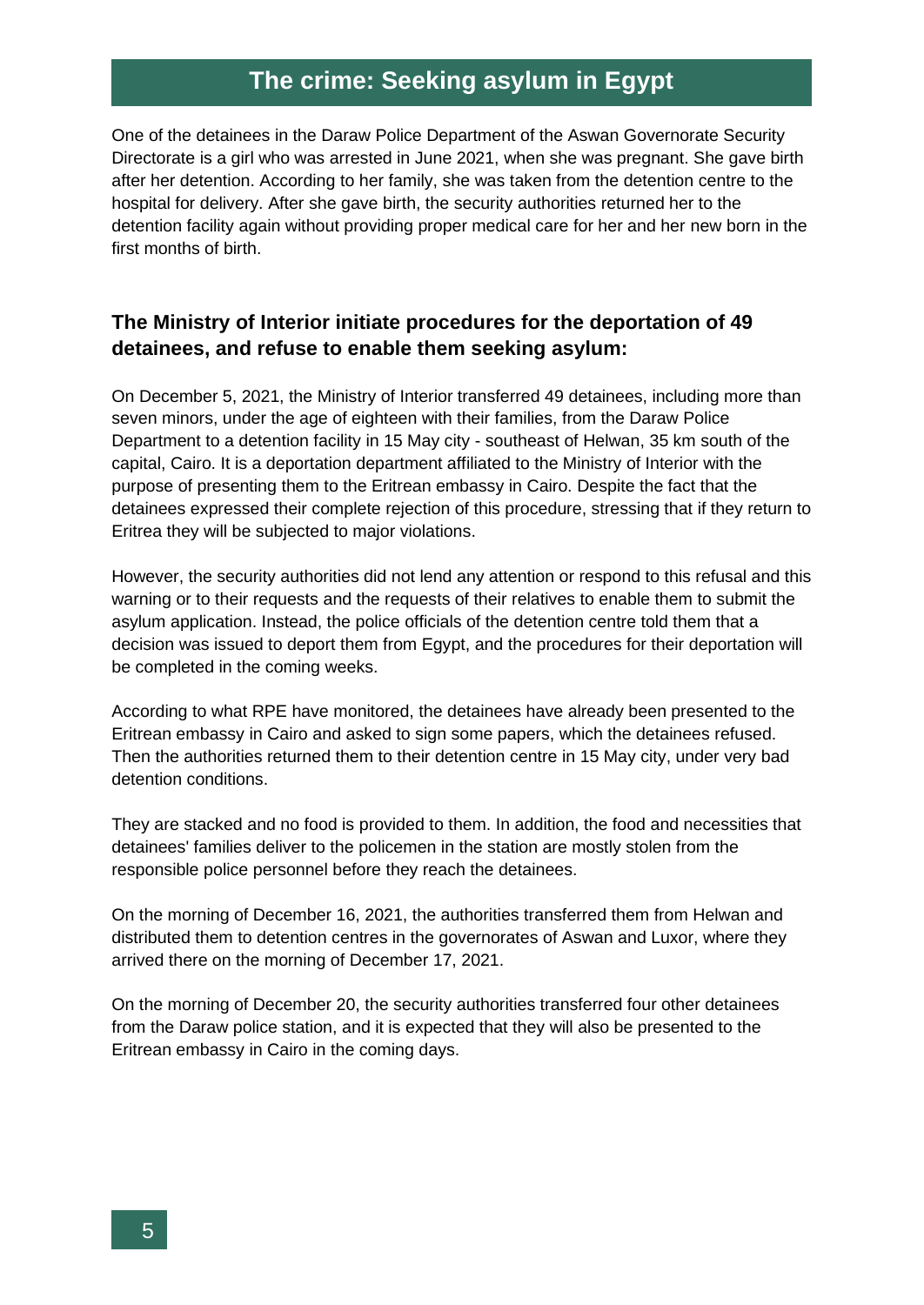#### **A step to implement the forced deportation process:**

According to the analysis of researchers in the RPE, the step of transferring the detainees to obtain travel documents from the Eritrean embassy in Cairo is the beginning of the procedures for carrying out a forcible deportation process - which the detainees expressed their great fear of.

The RPE researchers explain that the same procedures and methodology followed with the aforementioned 49 detainees happened to fifteen asylum seekers before them and these procedures ended with their forced deportation.

On November 18, 2021, the Egyptian authorities [forcibly deported seven asylum seekers to](http://rpegy.org/8ogk)  [Eritrea.](http://rpegy.org/8ogk) Also before that, on October 31, 2021, the authorities forcibly [deported eight asylum](https://rpegy.org/en/egypt-continues-to-deport-asylum-seekers-despite-the-risk-of-torture/)[seekers to Eritrea.](https://rpegy.org/en/egypt-continues-to-deport-asylum-seekers-despite-the-risk-of-torture/)

UN experts at the United Nations Human Rights Council issued a UN statement on November 19, 2021, criticizing the arbitrary detention of this group of asylum seekers for more than two years, and forcible return to Eritrea without any individual assessment of the human rights violations that they may face upon their return. The experts recommended the Egyptian government to immediately halt the deportation of Eritrean asylum seekers and asylum seekers. and review of state policies in the event of expulsion of Eritrean nationals without any assessment of the significant risks of arbitrary detention, disappearance, torture and ill-treatment in Eritrea.

All the 15 deported Eritreans belong to the same family and were detained before deportation in Egypt for two years without legal basis and in inhumane conditions due to irregular entry into Egypt. Among them were children, women and people with chronic diseases that needed medication and surgical intervention - they were not enabled to submit an asylum-seeking request. They were also detained in very bad and inhuman detention conditions in Al-Qusayr Police Department of the Red Sea Security Directorate, where they did not receive any medical care during their detention.

There is no information about the 15 deported people and have not been seen since their forcible deportation to Asmara airport in Eritrea on November 18th. Their fate is unknown until now.

#### **The imminent threat of deportation threatens 21 asylum seekers who are being held in Aswan Governorate in the coming days:**

RPE had documented that the Egyptian authorities, in cooperation with the Eritrean embassy in Cairo, had already issued travel documents to eleven refugees, including children and women, and the Eritrean embassy had informed their relatives that a decision had been issued to deport them and it would be implemented in the coming days without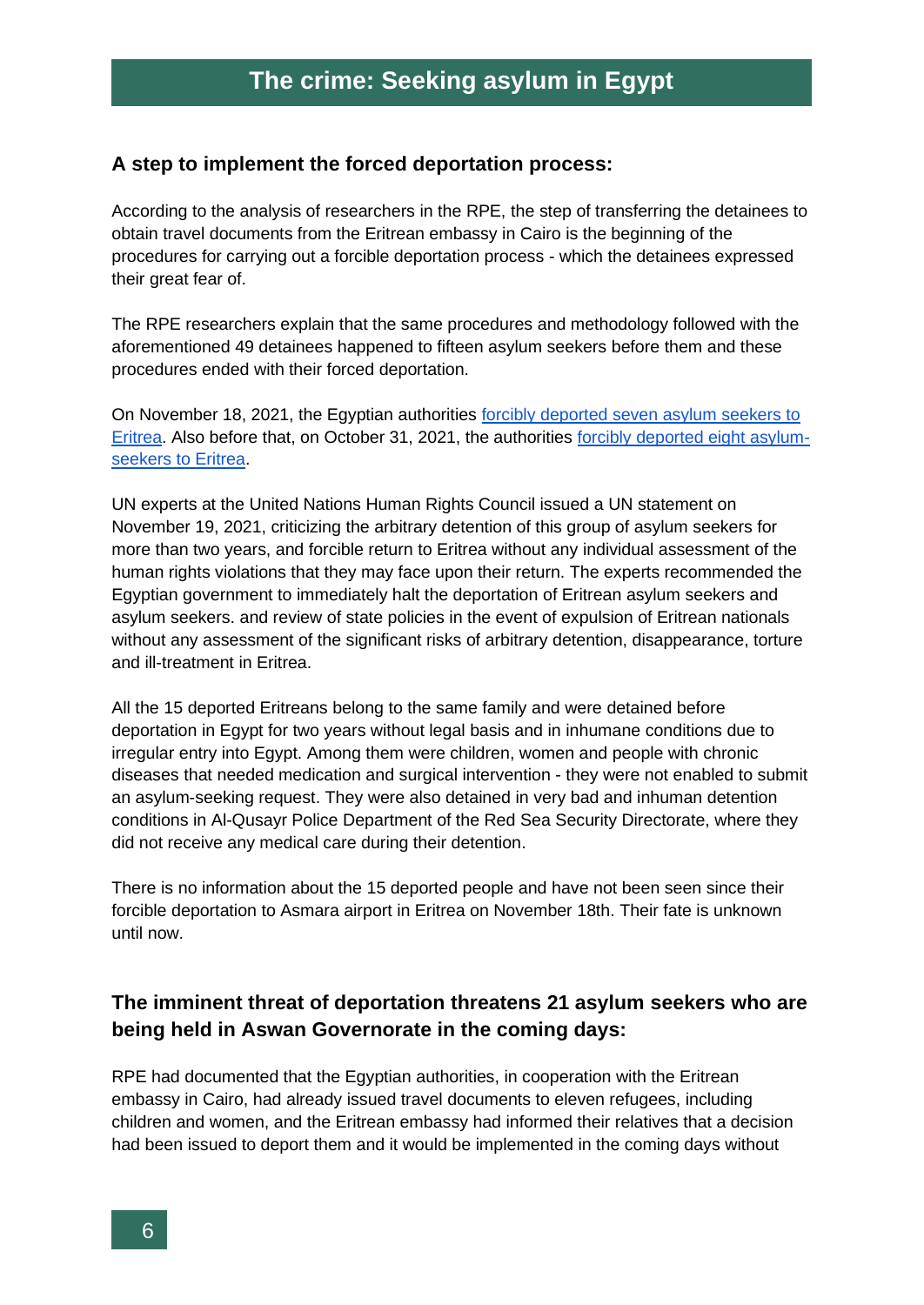specifying a date. The detainees were informed by the authorities of the place of detention with the same information.

The refugee platform had documented this information by examining the travel documents that had already been extracted for the detainees.

We also examined the requests that were submitted to the Passports, Immigration and Nationality Department of the Ministry of Interior from the families of some detainees residing in Egypt and who have a place of residence permits and a fixed known place of residence for the authorities, but the requests submitted were rejected despite being signed and stamped by the Eritrean embassy in Cairo to confirm the relationship between the applicants and their detained family members.

#### **Not only the detainees in Aswan who are threatened with deportation:**

According to what the "RPE" documented, [the Egyptian government has also detained two](https://rpegy.org/%d8%ae%d9%84%d8%a7%d9%84-%d8%a7%d9%84%d8%a3%d9%8a%d8%a7%d9%85-%d8%a7%d9%84%d9%85%d8%a7%d8%b6%d9%8a%d8%a9-%d8%a8%d8%b1%d8%b2-%d8%a7%d8%b3%d9%85%d9%8e%d9%8a%d9%92-%d8%a7%d9%84%d9%84%d8%a7%d8%ac%d9%90/)  [Eritrean asylum seekers](https://rpegy.org/%d8%ae%d9%84%d8%a7%d9%84-%d8%a7%d9%84%d8%a3%d9%8a%d8%a7%d9%85-%d8%a7%d9%84%d9%85%d8%a7%d8%b6%d9%8a%d8%a9-%d8%a8%d8%b1%d8%b2-%d8%a7%d8%b3%d9%85%d9%8e%d9%8a%d9%92-%d8%a7%d9%84%d9%84%d8%a7%d8%ac%d9%90/) (Alem Tesfay Abraham and Kibrom Adhanom Okbazghi) since 2012 and 2013 arbitrarily without any legal basis or access to asylum procedures in Egypt in Al-Qanater Prison in Qalyubia Governorate under very bad humanitarian conditions. The two face the risk of forcible return to Eritrea at any time, in which case they would be at risk of enforced disappearance, torture and forced recruitment akin to slavery.

The Egyptian authorities arrested 42-year-old Alem Tesfay near the Egyptian Libyan border, near the city of Salloum on March 10, 2012. He was detained in Marsa Matrouh governorate and then transferred to Qanater al-Khairiya prison. While the authorities arrested Kibrom Adhanom, 37, on December 30, 2013 in North Sinai Governorate, where he was kidnapped by one of the human trafficking gangs. He was transferred between several unofficial military detention facilities between the North Sinai and Ismailia governorates, and eventually he was transferred to the Qanater al-Khayriyah Prison as well, and they are still being held.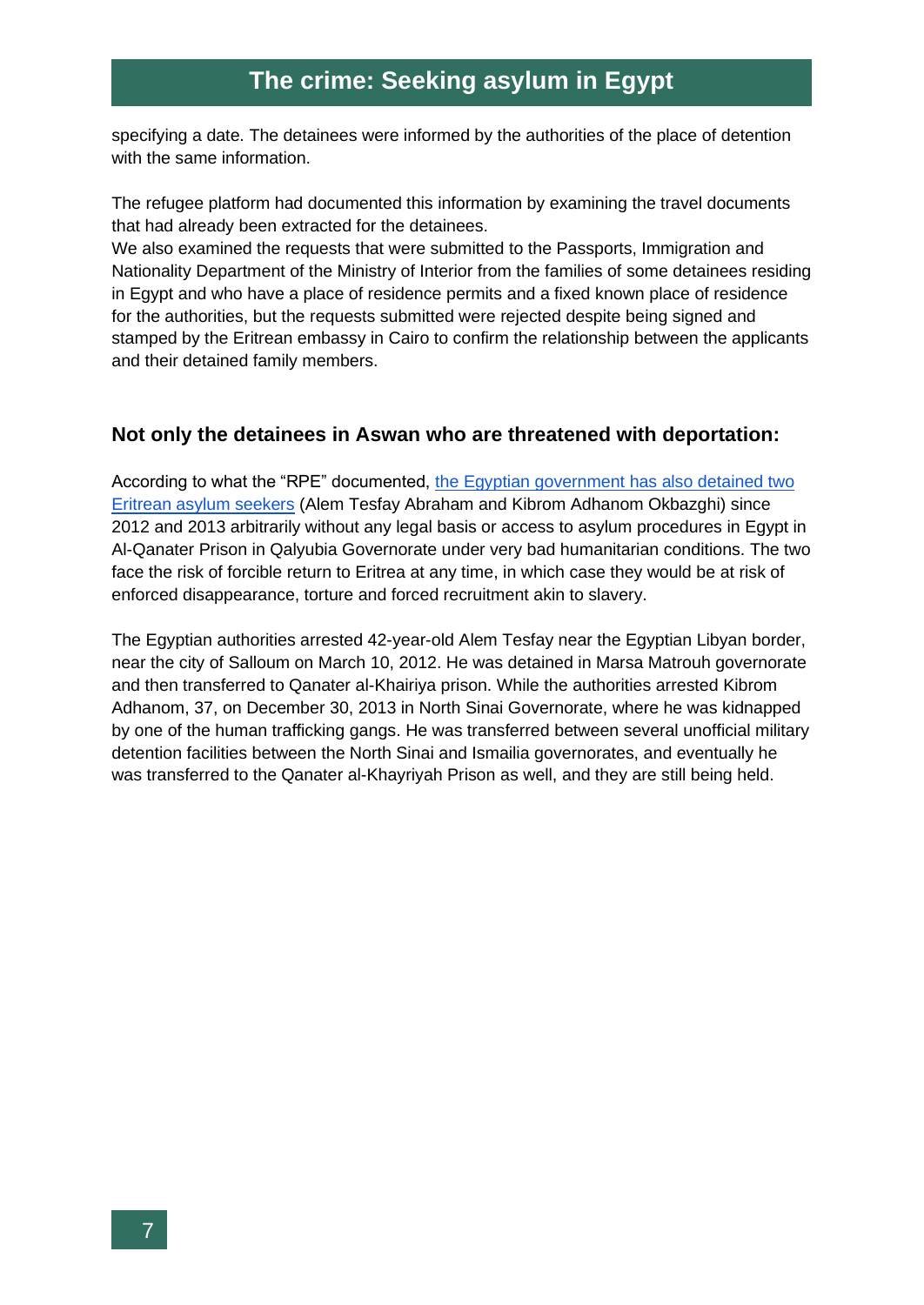

*Qanater Khayria Prison*

According to a volunteer lawyer who tried to provide them with legal support, they have not been charged with any criminal offence. Since then, the detainees were repeatedly pressured to sign papers requesting "voluntary" return to Eritrea by officials at the Immigration Department of the Ministry of the Interior, but they refused to sign it many times. The Egyptian authorities also extracted travel documents for them from the Eritrean embassy in Cairo, in preparation for their forcible deportation. In mid-September, the security authorities tried to deport them, but after a big advocacy campaign demanding to stop the deportation, the authorities retracted the deportation process.

The conditions of the two Eritrean detainees (Tesfay and Adhanom) have worsened since July 2020, when [United Nations experts addressed the Egyptian government](https://spcommreports.ohchr.org/TMResultsBase/DownLoadPublicCommunicationFile?gId=25388) to release them and enable them to submit asylum applications. They were prevented from charitable visits, and they were stripped of their personal belongings several times. The security authorities tortured them several times by beating them, handcuffing them, forcing them to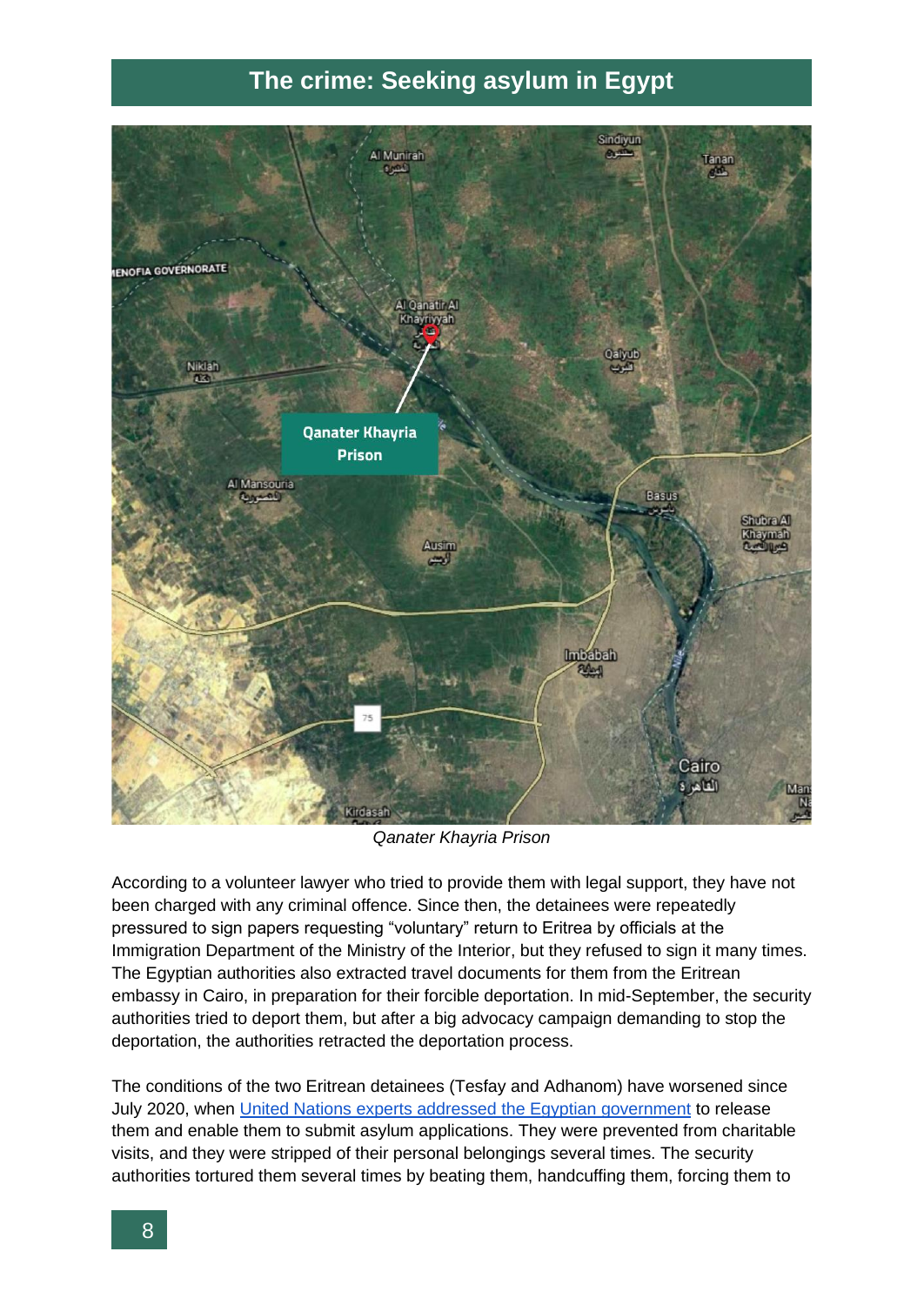sign papers in Arabic, and they were not allowed to know the content of the papers they signed.

UN experts submitted complaints to the Egyptian government twice regarding the case of the two prisoners, the first in July 2020 and the last on 10 September 2021. The Egyptian government responded on 26 August 2020 to the letter of the first complaint that it would try to find a solution. But there were no further responses after that, and the two men are still being held and threatened with deportation at any time.

The Egyptian government did not respond to letters and recommendations of [international](https://www.amnesty.org/ar/documents/mde12/4843/2021/ar/)  [and local organizations](https://www.amnesty.org/ar/documents/mde12/4843/2021/ar/) calling for a halt to the deportation process and the release of the two men and enabling them to register with the UNHCR in Egypt.

So far, the Egyptian authorities are still detaining three Eritrean asylum seekers, including a 3-year-old child with his father, in Al-Qusayr Police Station in the Red Sea Governorate in the southeast of the country. Since their arrest in October 2019 after they entered Egypt irregularly, they have been held in inhumane conditions and without providing any kind of medical care. They were not provided with any of the conditions for a fair trial. The detention authorities also informed them that the authorities would issue travel documents for them in the coming days to start their forcible deportation process to Eritrea, and they were also not able to submit an asylum application.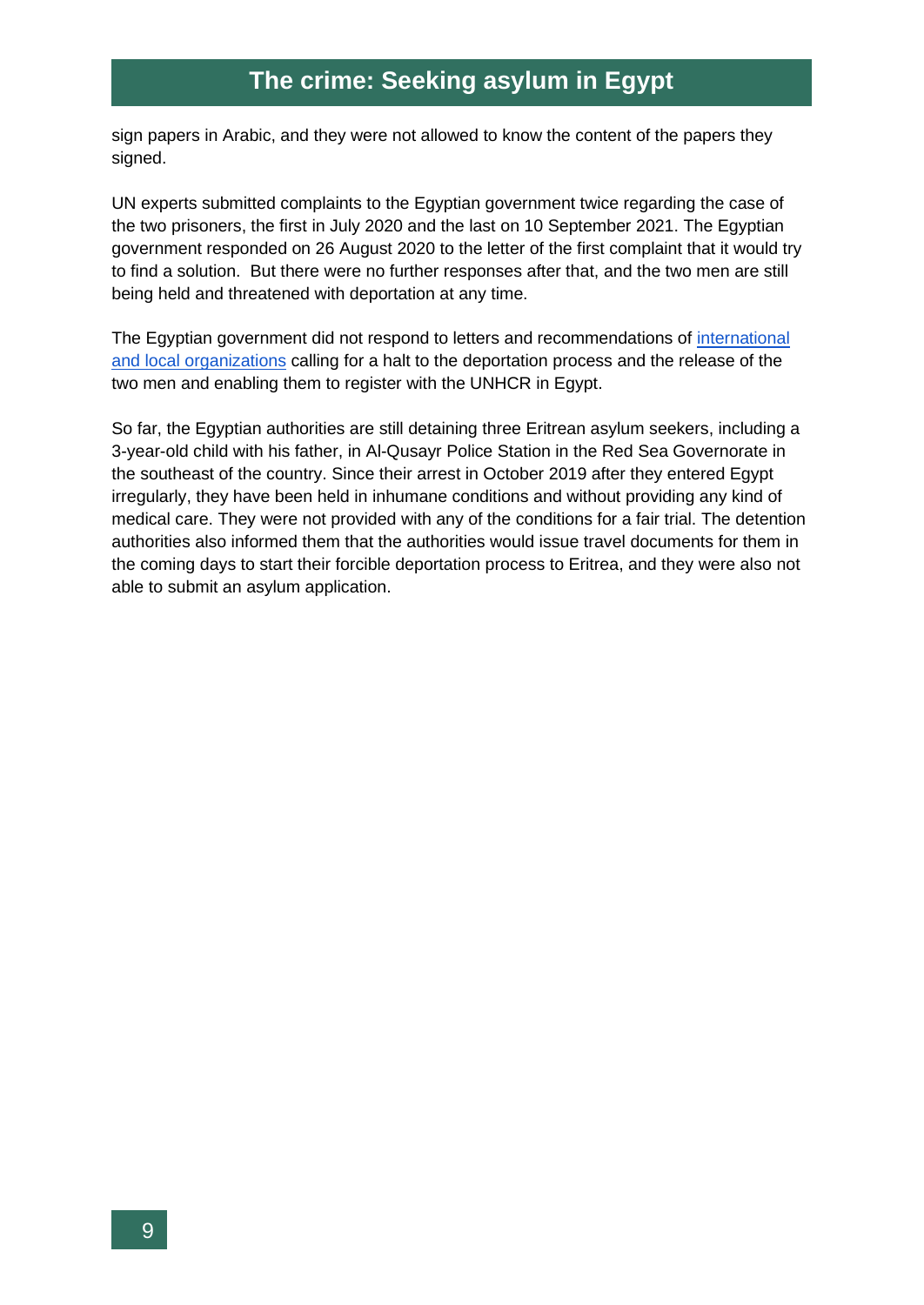

*Al-Qusayr Police Department of the Red Sea Governorate, southeast of the country*

#### **Where is the role of the UNHCR office in Cairo in this case?**

Egypt is a signatory and ratifier of the 1951 International Convention on the Rights of Refugees, which is the basic international legal instrument that establishes a framework for the protection of refugees. Egypt joined the Convention in 1981. UNHCR began its presence and work in Egypt in 1954 under a memorandum of understanding that is still in effect until now, and according to the memorandum of understanding, the Egyptian state assigned most of its responsibilities related to dealing with refugees (identification, registration, providing aid, in addition to resettlement).

In view of the very bad humanitarian situation and the legal situation, in which the Egyptian authorities are not bound by the minimum standards of respect for human rights and the

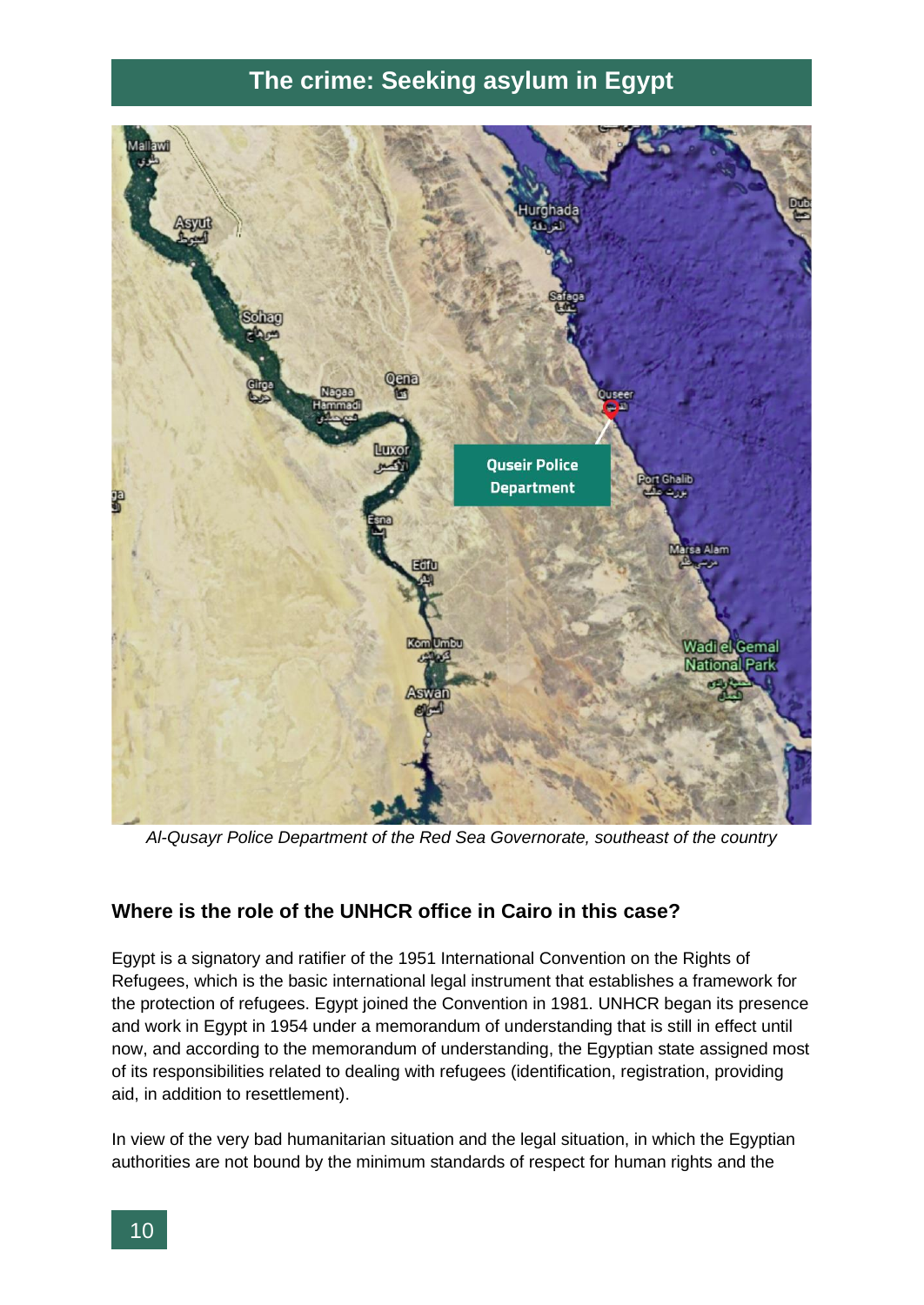rules of justice and fairness. The Egyptian authorities also do not enable them to submit asylum requests, and in light of these circumstances, there is no effective and real role of the UNHCR in providing appropriate support to detainees. Neither of interfering with their release nor providing humanitarian assistance to them.

While the Office of the UNHCR in Egypt has not issued any comments so far on the forced deportations practised by the Egyptian authorities or the practises of detaining asylum seekers without legal basis, despite the UNHCR's knowledge of the deportations before they occurred and the detention of dozens of asylum seekers without legal basis, the RPE has also previously sent warnings to UNHCR's Egypt office about arbitrary detentions and forcible deportations of Eritrean refugees without receiving any response.

After the forced deportations for the 15 Eritreans last two month took place, Radwa Sharaf, UNHCR's media official in Egypt, told [Mada Masr](https://www.madamasr.com/ar/2021/11/20/news/u/%d8%a7%d9%84%d8%ad%d9%83%d9%88%d9%85%d8%a9-%d8%aa%d9%82%d9%86%d9%86-%d9%86%d8%b8%d8%b1%d8%aa%d9%87%d8%a7-%d9%84%d9%84%d8%a5%d9%86%d9%81%d8%a7%d9%82-%d8%b9%d9%84%d9%89-%d8%a7%d9%84%d8%b5%d8%ad%d8%a9/) that UNHCR "has learned of the detention of the relevant detainees who are not registered with it, and UNHCR is ready to meet with the detainees concerned to assess their protection claim. So far, UNHCR has not been granted access to them and UNHCR didn't call on the Egyptian authorities to assess any detainee seeking asylum to assess his claim to international protection.

#### **Hostility against Eritrean asylum seekers and asylum seekers since 2019:**

On July 21, 2019, hundreds of refugees gathered peacefully in front of the office of the UNHCR in the 6th of October city to express their protest against the inhumane treatment they are subjected to in Egypt and to demand more protection and humanitarian assistance for them and to seriously consider their requests for resettlement. UNHCR staff in Cairo did not respond to the protesters' requests or listen to their complaints.

While the security forces dispersed the gathering with excessive force, using beatings, assaults and tear gas canisters among the crowd, which included families, children and patients, causing dozens of bruises and many cases of suffocation. They also arrested more than ninety refugees and asylum seekers randomly. After a short time and the next morning, the authorities released most of the detainees after interrogating them from the security services, while the security services presented five of them to the Public Prosecution for investigation on charges of gathering, demonstrating without a permit, blocking the road and assaulting security forces. The five remained in detention until they were released on financial guarantee (bail) on October 27, 2019.

Since then, it seems to us that the UNHCR in Egypt has not been able to guarantee the safety and security of Eritrean asylum seekers and refugees in Egypt. No effective steps have been taken to resettle refugees in a third country where they will receive legal and social protection, and their situation is still going from bad to worse.

According to a community leader, prior to July 2019, the Egyptian government was allowing the registration of Eritrean asylum seekers who were arrested while entering Egypt

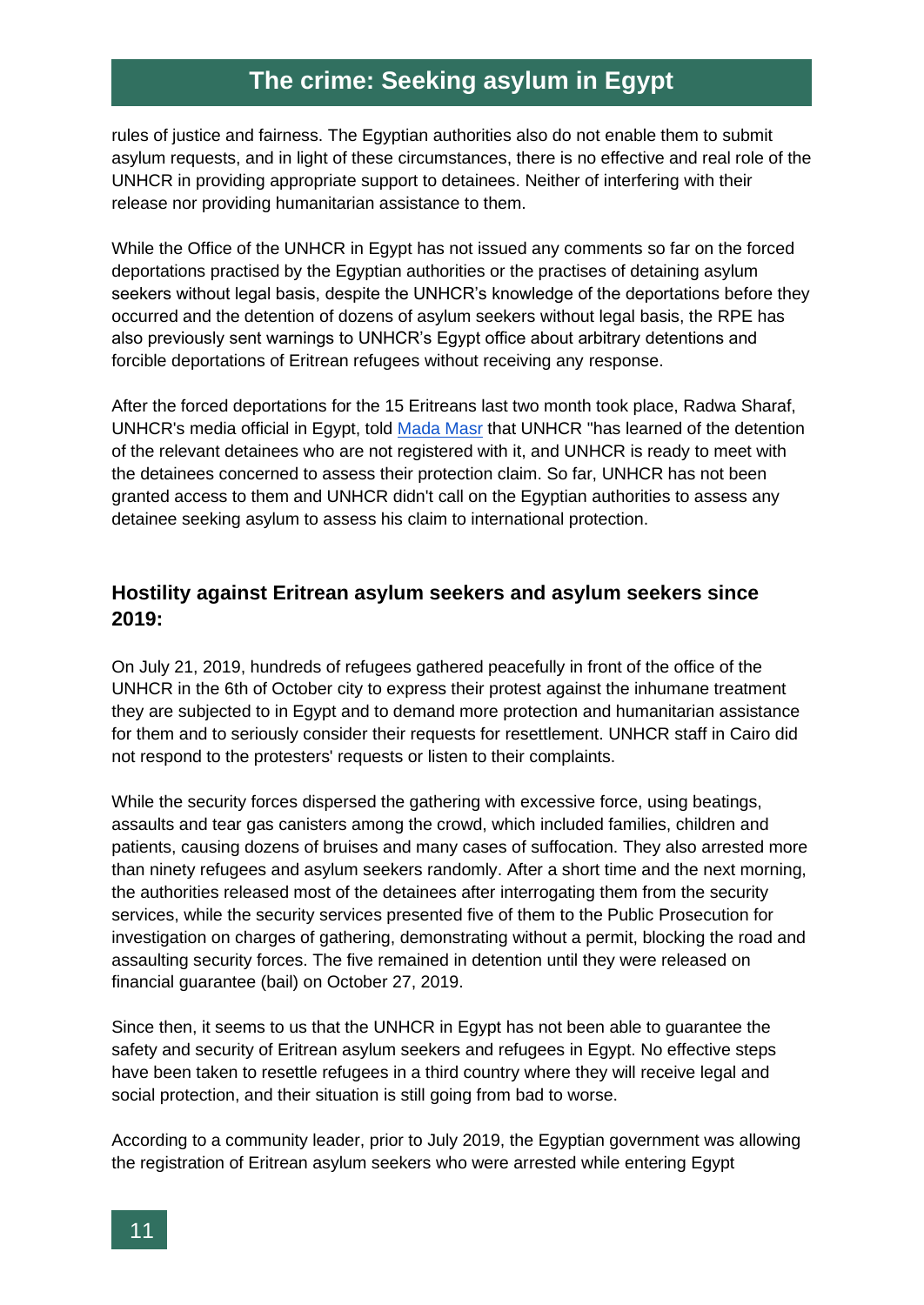irregularly, "but after the Eritrean refugees demonstration at that time, the Egyptian government began to deny access to detainees for asylum procedures due to irregular entry" the community leader added, "This can only be considered a clear retaliation against the Eritrean refugees' demand for their rights of protection and humanitarian assistance, especially in difficult economic conditions that refugees of all nationalities have been living in Egypt in recent years."

#### **Tens of thousands of detainees of different nationalities at the Egyptian borders without clarification of any information or procedures:**

Migrants are stopped at the border or within the country most of the time. According to the data of the Egyptian army, the authorities' border guards have arrested more than 42,648 migrants trying of different nationalities from 2019 to the first half of 2021.

The data of the Border Guard forces shows that, from 2016 until the first half of 2021, the number of those arrested due to irregular entry or exit was more than eighty thousand of different nationalities, and the Egyptian army issued two statements this year, during the months of (**February** and **April**), announcing that "unofficial immigration operations were countered and 6,490 people were stopped". All statements are issued every year without clarifying what happened to the people who were stopped. Has anyone died? How many people were deported? How many people are in detention? What are the procedures followed when arresting people? What happens to them after their arrest? What are the conditions of detention?

[According to what the refugee platform in Egypt documented,](https://rpegy.org/9w5o) asylum seekers in the event of their stoppage in the border areas (according to the military law) or in the areas adjacent to the borders (according to Presidential Decree 444 of 2014) they are presented to the Military Prosecution and then their papers are referred to the military court - an exceptional court which imposes a one-year prison sentence with suspended execution and referral to the competent administrative authority. According to previous cases, the competent administrative authority that issues the decision in this case is the "National Security Agency" of the Ministry of Interior, while the status of the detainees are in the custody of the "Passports, Immigration and Nationality Sector" of the same ministry.

According to the community leaders, the security services before 2019, released detainees after a period of detention and the end of the trial, and were able to submit an asylum application before the NNHCR office, especially if the detainees were a group of one family. But after 2019, the security authorities refuse to enable the detainees to apply for asylum because of unofficial entry, and in 2021 the authorities began forcibly deporting them to Eritrea, and dozens of detainees are still detained and threatened with deportation.

The Refugee Platform in Egypt condemns the Egyptian authorities' systematic arrest of Eritrean asylum seekers and subjecting them to illegal and unofficial detention conditions without the right to representation and legal defence before the authorities, and in some cases referring people to exceptional military courts and refusing to enable them to apply for asylum before UNHCR and the choice between accepting deportation or prolonged